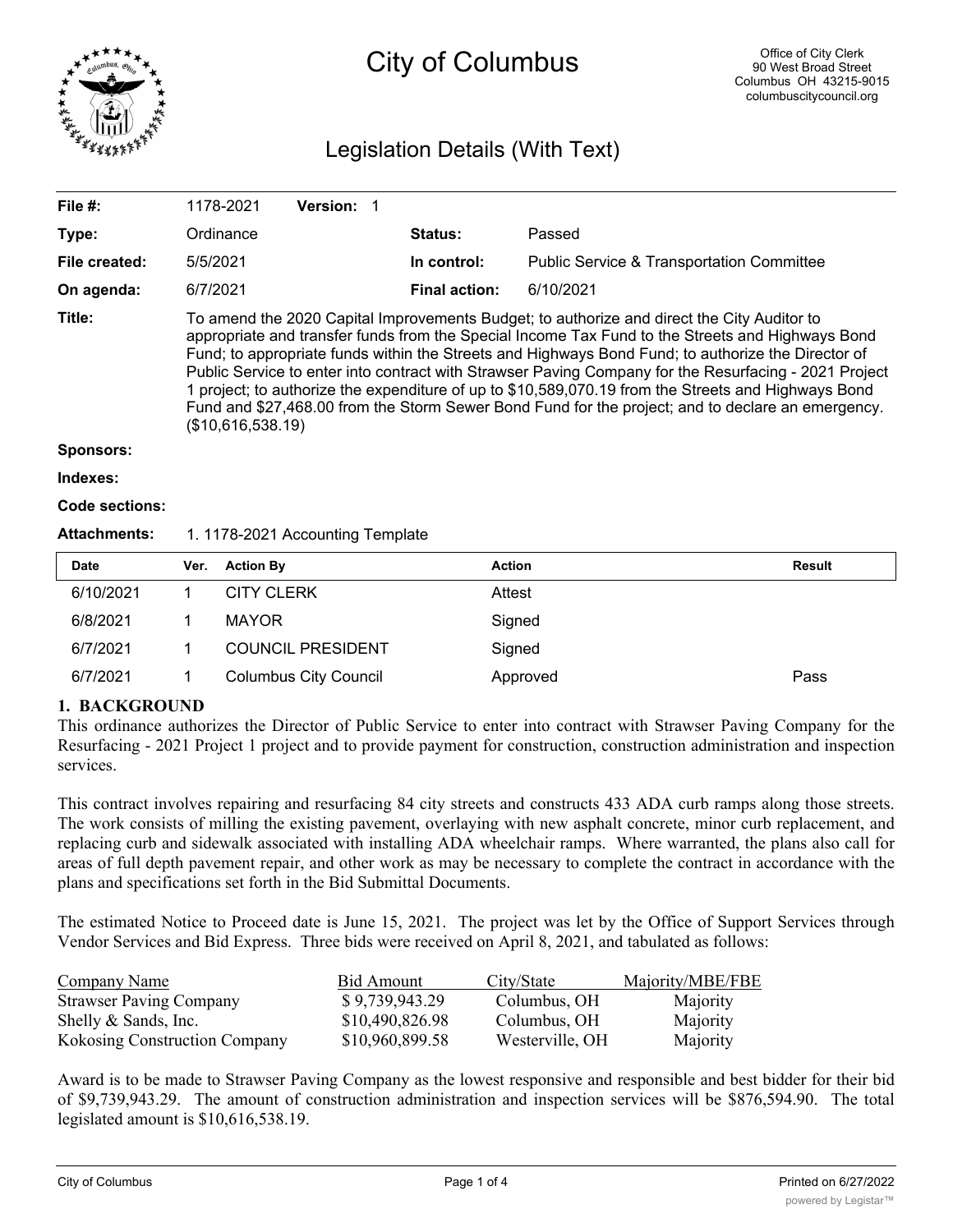#### **File #:** 1178-2021, **Version:** 1

Searches in the System for Award Management (Federal) and the Findings for Recovery list (State) produced no findings against Strawser Paving Company.

#### **2. CONTRACT COMPLIANCE INFORMATION**

The contract compliance number for Strawser Paving Company is CC006114 and expires 01/14/2023.

#### **3. PRE-QUALIFICATION STATUS**

Strawser Paving Company and all proposed subcontractors have met code requirements with respect to pre-qualification, pursuant to relevant sections of Columbus City Code Chapter 329.

#### **4. FISCAL IMPACT**

Budget authority and cash for the Resurfacing work is expected to be in the 2021 Capital Improvement Budget under Resurfacing (P530282-100051). The funds will not be available to Public Service until the proceeds of the 2021 bond sale are available later this calendar year. Therefore, it is necessary to certify funds in the amount of \$10,589,070.19 against the Special Income Tax Fund, Fund 4430. An amendment to the 2020 Capital Improvements Budget is required to match cash received from the Special Income Tax Fund and also to establish sufficient budget authority for this project. Funds will need to be appropriated within the Special Income Tax fund and then transferred to the Streets and Highways Bond Fund where they will also need to be appropriated.

The remaining funding, in the amount of \$27,468.00, is available from the Department of Public Utilities Storm Sewer Bond fund. The funds are appropriated.

#### **5. EMERGENCY DESIGNATION**

Emergency action is requested in order to complete the needed improvements at the earliest possible time to ensure the safety of the travelling public.

To amend the 2020 Capital Improvements Budget; to authorize and direct the City Auditor to appropriate and transfer funds from the Special Income Tax Fund to the Streets and Highways Bond Fund; to appropriate funds within the Streets and Highways Bond Fund; to authorize the Director of Public Service to enter into contract with Strawser Paving Company for the Resurfacing - 2021 Project 1 project; to authorize the expenditure of up to \$10,589,070.19 from the Streets and Highways Bond Fund and \$27,468.00 from the Storm Sewer Bond Fund for the project; and to declare an emergency. (\$10,616,538.19)

**WHEREAS,** the Department of Public Service is engaged in the Resurfacing - 2021 Project 1 project; and

**WHEREAS,** the work for this project involves repairing and resurfacing 84 city streets and constructs 433 ADA curb ramps along those streets. The work consists of milling the existing pavement, overlaying with new asphalt concrete, minor curb replacement, and replacing curb and sidewalk associated with installing ADA wheelchair ramps. Where warranted, the plans also call for areas of full depth pavement repair; and

**WHEREAS,** Strawser Paving Company will be awarded the contract for the Resurfacing - 2021 Project 1 project; and

**WHEREAS,** the Department of Public Service requires funding to be available for the Resurfacing - 2021 Project 1 project for construction expense along with construction administration and inspection services; and

**WHEREAS,** it is necessary to amend the 2020 Capital Improvement Budget to establish budget authority within the correct project; and

**WHEREAS,** funds will need to be appropriated within Fund 4430 (Special Income Tax) and within Fund 7704 (Streets and Highways Bond Fund); and

**WHEREAS,** funds will need to be transferred from the Special Income Tax Fund to the Streets and Highways Bond Fund; and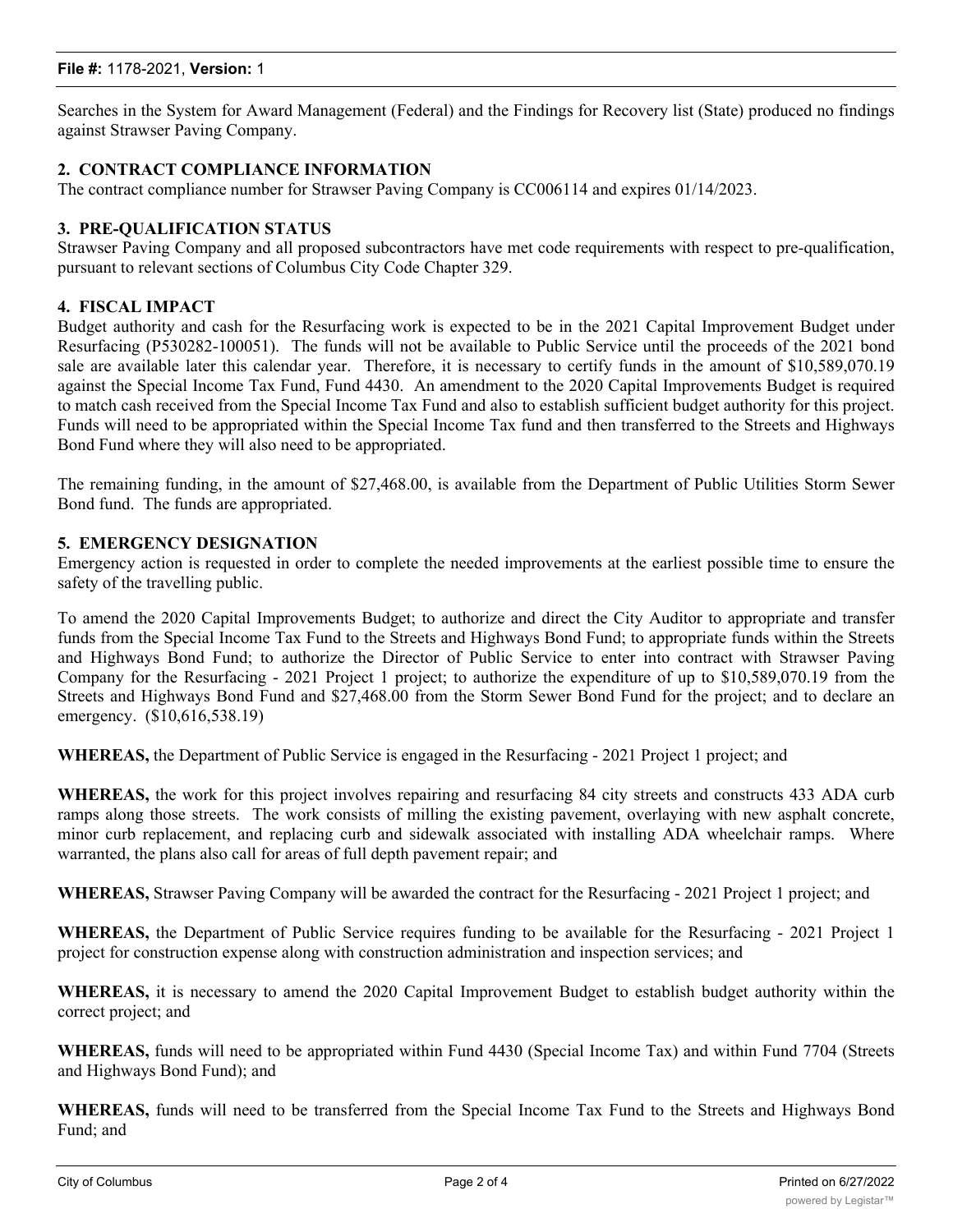**WHEREAS,** the City will reimburse the Special Income Tax Fund; and

**WHEREAS,** this transfer should be considered as a temporary funding method; and

**WHEREAS,** the aggregated principal amount of obligations which the City will issue to finance this project is presently expected not to exceed \$10,589,070.19; and

**WHEREAS,** the City anticipates incurring certain Original Expenditures (as defined in Section 1.150-2(c) of the Treasury Regulations (the "Treasury Regulations") promulgated pursuant to the Internal Revenue Code of 1986 (as amended) with respect to the project described in this ordinance (the "Project"); and

**WHEREAS**, an emergency exists in the usual daily operation of the Department of Public Service in that it is immediately necessary to authorize the Director to enter into contract with Strawser Paving Company to ensure the safety of the traveling public, thereby preserving the public health, peace, property, safety and welfare; **now, therefore**

#### **BE IT ORDAINED BY THE COUNCIL OF THE CITY OF COLUMBUS:**

**SECTION 1.** That the 2020 Capital Improvements Budget authorized by Ordinance 2521-2020 be amended as follows to establish sufficient authority for this project:

#### **Fund / Project / Project Name / Current / Change / C.I.B. as Amended**

7704 / P530282-912021/ Resurfacing - 2021 Project 1 (Voted 2019 Debt SIT Supported) / \$0.00 / \$10,589,070.19 / \$10,589,070.19 (Certifying against the SIT)

**SECTION 2.** That from the unappropriated monies and from all monies estimated to come into said fund from any and all sources and unappropriated for any other purpose during the fiscal year ended December 31, 2021, the sum of \$10,589,070.19 is appropriated in Fund 4430 (Special Income Tax), Dept-Div 2201 (City Auditor), in Object Class 10 (Transfer Out Operating) per the account codes in the attachment to this ordinance.

**SECTION 3.** That the transfer of \$10,589,070.19, or so much thereof as may be needed, is hereby authorized from Fund 4430 (Special Income Tax), Dept-Div 2201 (City Auditor) to Fund 7704 (Streets and Highways Bond Fund), Dept-Div 5911 (Infrastructure Management) per the account codes in the attachment to this ordinance.

**SECTION 4.** That from the unappropriated monies and from all monies estimated to come into said fund from any and all sources and unappropriated for any other purpose during the fiscal year ended December 31, 2021, the sum of \$10,589,070.19 is appropriated in Fund 7704 (Streets and Highways Bond Fund), Dept-Div 5911 (Infrastructure Management), Project P530282-912021 (Resurfacing - 2021 Project 1), in Object Class 06 (Capital Outlay) per the account codes in the attachment to this ordinance.

**SECTION 5.** That the Director of Public Service be and is hereby authorized to enter into a construction services contract with Strawser Paving Company, 1595 Frank Road, Columbus, Ohio, 43223, for the Resurfacing - 2021 Project 1 project in the amount of up to \$9,739,943.29 in accordance with the specifications and plans on file in the Office of Support Services, and to pay for necessary construction administration and inspection costs associated with the project up to a maximum of \$876,594.90.

**SECTION 6.** That the expenditure of \$10,589,070.19, or so much thereof as may be needed, is hereby authorized in Fund 7704 (Streets and Highways Bond Fund), Dept-Div 5911 (Infrastructure Management), Project P530282-912021 (Resurfacing - 2021 Project 1), in Object Class 06 (Capital Outlay) per the accounting codes in the attachment to this ordinance.

**SECTION** 7. That the expenditure of \$27,468.00, or so much thereof as may be needed, is hereby authorized in Fund 6204 (Storm Sewer Bond Fund), Dept-Div 6015 (Sewerage and Drainage), Project P610855-100004 (Joint Storm Sewer Projects with DPS), in Object Class 06 (Capital Outlay) per the accounting codes in the attachment to this ordinance.